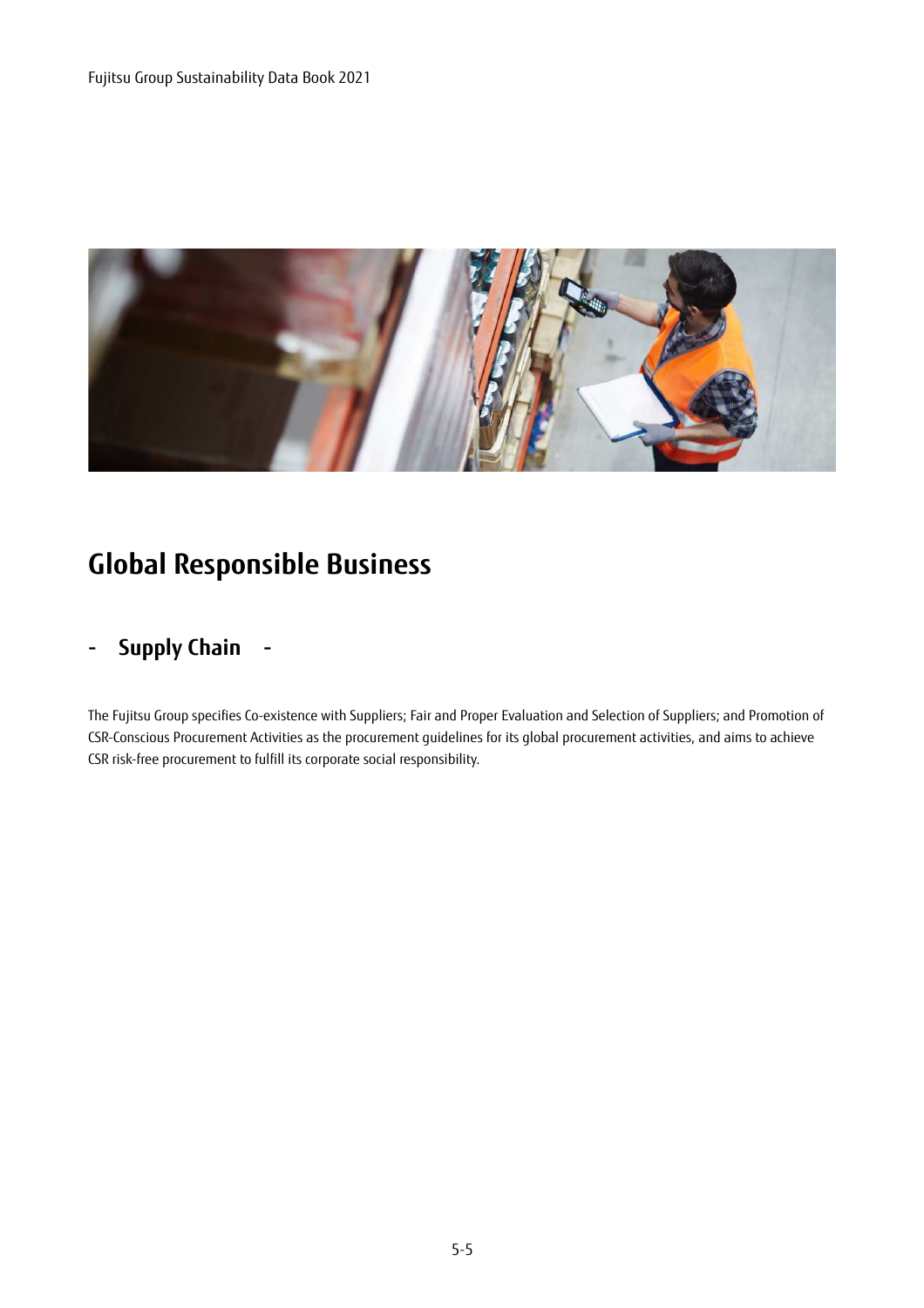# **Supply Chain**

# **Goals**

#### **WHAT FUJITSU ASPIRES TO BE**

In its supply chain, the Fujitsu Group will achieve responsible procurement that embraces diversity and gives full consideration to human rights, the environment and health & safety.

#### **GOALS FOR FY2022**

The Fujitsu Group will achieve responsible procurement in its supply chain.

To ensure that its major suppliers comply with the international standards for responsible procurement, the Fujitsu Group will obtain one of the following documents from its major manufacturing subcontractors and parts suppliers for its core products: (Target KPI =100%)

- KPI: ・A platinum or gold level of site recognition under the RBA Audit Recognition program
- ・Written consent with the Fujitsu Group CSR Procurement Guideline (equivalent to the RBA Code of Conduct) • Promotion of supply chain diversity

We set supply chain diversity as our goal of Responsible Business and promote it globally.

# **Policy**

The Fujitsu Group holds "Co-existence with Suppliers", "Fair and Proper Evaluation and Selection of Suppliers" and "Promotion of CSR-Conscious Procurement Activities" as the tenets of its Corporate Social Responsibility (CSR) procurement policy, and conducts its global procurement activities accordingly.

In 2005, we formulated the "CSR Procurement Guideline" for CSR procurement and requested our suppliers in Japan and overseas to comply with that guideline. In 2018, we adopted the RBA(\*1) Code of Conduct as the "Fujitsu Group CSR Procurement Guideline".

- \*1 [PRESS RELEASE] Fujitsu Joins EICC, a Global Corporate Social Responsibility Coalition (renamed as the Responsible Business Alliance (RBA) in October 2017) https://www.fujitsu.com/global/about/resources/news/press-releases/2017/0329-01.html
- Fujitsu Group Procurement Policy https://www.fujitsu.com/global/about/procurement/policy/
- Fujitsu Group CSR Procurement Guideline (RBA Code of Conduct) https://www.responsiblebusiness.org/code-of-conduct/

# **Structures for Promoting CSR Procurement & Periodic Reviews**

Under the group-wide policy, the relevant departments in the Fujitsu Group collaborate regarding the promotion of CSR activities. In the area of procurement, the Global Supply Chain Unit works with the relevant departments in promoting socially responsible procurement activities by suppliers. The CSR promotion activities are targeted at our major suppliers, that is, the largest suppliers on a monetary basis and those who have ongoing dealings with Fujitsu.

We initially clarify the compliance items through its CSR Procurement Guideline and then require our suppliers to undertake CSR activities. To confirm that these CSR activities are being fully implemented by suppliers, they are asked to respond to a range of surveys on topics such as green procurement, information security and Business Continuity Management (BCM).

The survey responses are analyzed and the results are returned to the suppliers as feedback. Where a supplier fails to meet Fujitsu's standards, they undertake to make improvements. Where there is a particular need to check whether CSR activities are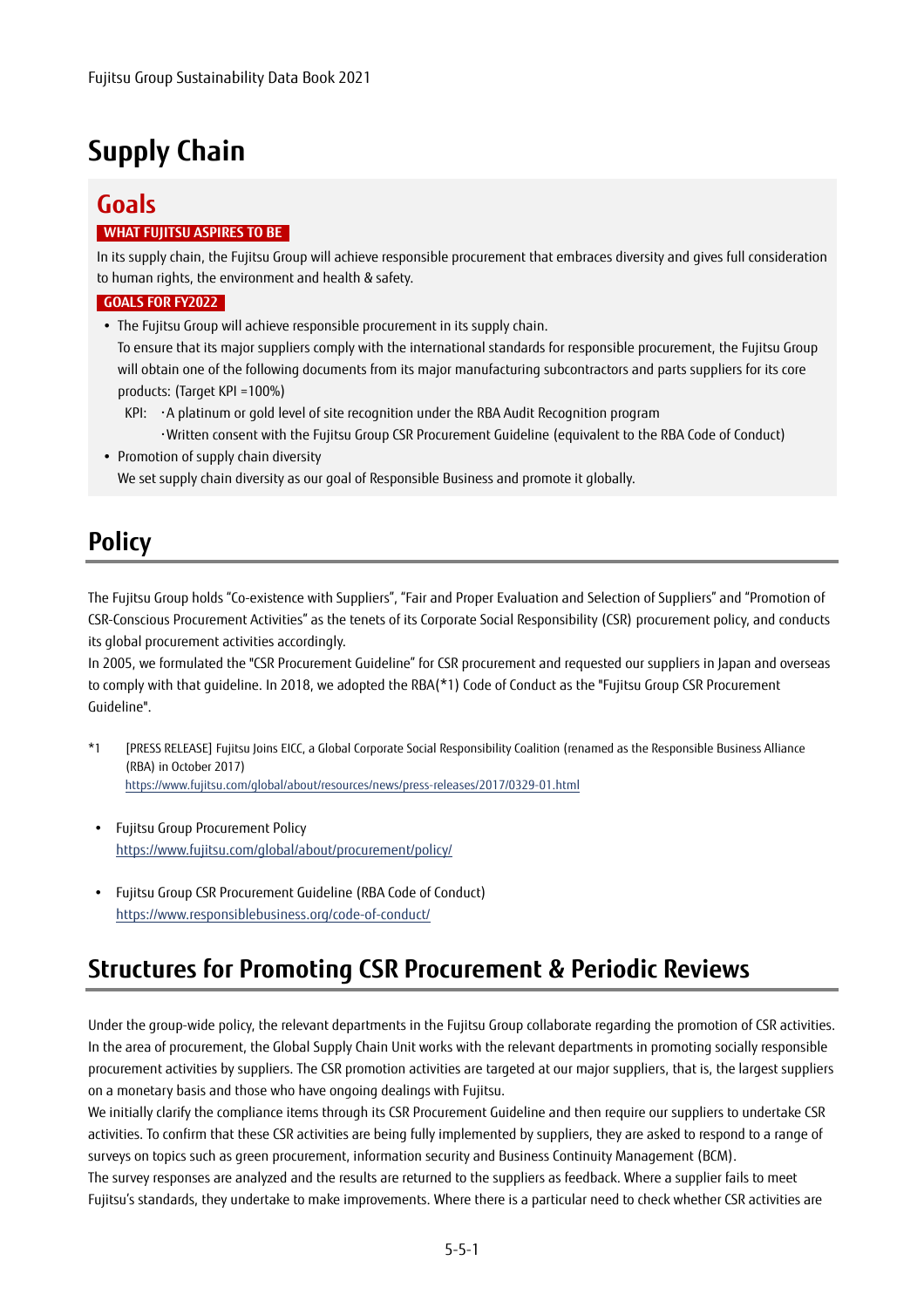#### Fujitsu Group Sustainability Data Book 2021

being fully implemented by a supplier, a CSR audit is conducted. Such suppliers are required to submit a remediation plan for any matters identified by the audit and Fujitsu works with the suppliers to make the necessary improvements. Fujitsu is continually improving its processes and promoting CSR procurement with the goal that ultimately CSR activities will be properly undertaken by suppliers and will become firmly entrenched.

Processes for Promoting and Improving CSR Procurement



### **Promoting Activities and Participation in Industry-standard Initiatives (RBA Membership)**

The Fujitsu Group is a member of the Responsible Business Alliance (RBA), a global CSR alliance. As such, we give serious consideration to the RBA's Code of Conduct and engage in socially responsible procurement with our suppliers and throughout our supply chain.

The Fujitsu Group also takes an active role in the programs and initiatives of organizations such as the Japan Electronics and Information Technology Industries Association (JEITA) and works to promote socially responsible procurement in the industry.

## **Addressing High-Risk Minerals**

The policy of the Fujitsu Group is to exclude from its products, components and supply chain any minerals that give rise to conflicts ("conflict minerals"), or minerals that are at high risk of being associated with forced labor or human rights violations. (The Fujitsu Group identifies tantalum, tin, gold, tungsten and cobalt as high-risk minerals.) Fujitsu has also established a structure to ensure the transparency of procurement activities in the supply chain and the responsible procurement of minerals. This structure includes the relevant internal departments and operates under the jurisdiction of the Sustainability Management Committee (chaired by Fujitsu's President).



**Structure for Responsible Minerals Procurement** 

 Fujitsu Group Policy on Responsible Minerals Procurement [https://www.fujitsu.com/global/documents/about/csr/procurement/Fujitsu\\_Group\\_Policy\\_on\\_Responsible\\_Minerals\\_Sourcing\\_](https://www.fujitsu.com/global/documents/about/csr/procurement/Fujitsu_Group_Policy_on_Responsible_Minerals_Sourcing_v01.pdf) v01.pdf

### **Surveys on High-Risk Minerals**

As part of its due diligence, the Fujitsu Group conducts high-risk minerals surveys with reference to the "OECD Due Diligence Guidance for Responsible Supply Chains of Minerals from Conflict-Affected and High-Risk Areas". These surveys use the Conflict Minerals Reporting Template (CMRT) and Cobalt Reporting Template (CRT) developed by the Responsible Minerals Initiative (RMI).

 List of smelters checked in the surveys [https://www.fujitsu.com/global/documents/about/csr/procurement/CF\\_SOR List\\_2021.pdf](https://www.fujitsu.com/global/documents/about/csr/procurement/CF_SOR List_2021.pdf) 

Reminders are sent to those suppliers who failed to respond to our survey by the due date. If survey responses reveal insufficient answers, suppliers are asked to resubmit their responses. Where customers indicate that a smelter is considered to be "risky", we ask suppliers using that smelter to re-examine the nature of their dealings with the smelter.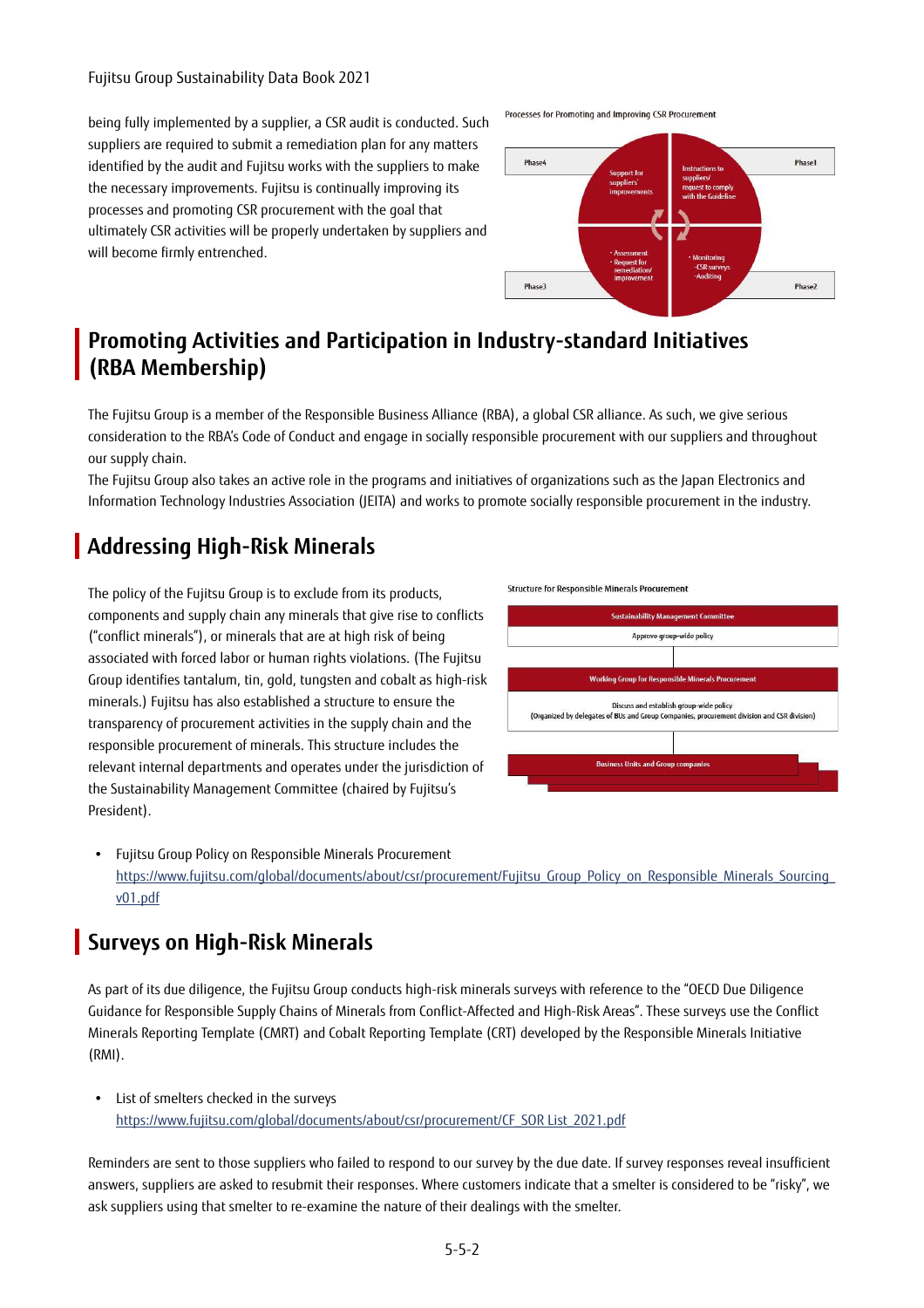While there have been no confirmed reports yet of smelters having any involvement with armed groups, we will continue to conduct programs aimed at identifying smelters and further increasing transparency in our supply chain.

# **Promoting Green Procurement**

The Fujitsu Group has set out its basic approach to the environmentally sound procurement of components, materials and products in the Fujitsu Group Green Procurement Direction, and we are working with our suppliers to promote green procurement activities. One target for such activities is the reduction of  $CO<sub>2</sub>$  emissions, and the Fujitsu Group is requesting that all of its suppliers, and their suppliers in turn, reduce their  $CO<sub>2</sub>$  emissions. In addition, we are asking our suppliers to conduct water risk assessments as a first step toward water resource conservation. We will continue to promote activities that reduce environmental impacts throughout our supply chain.

 Fujitsu Group Green Procurement https://www.fujitsu.com/global/about/procurement/green/

# **Promoting Information Security Measures**

Based on the "Cybersecurity Management Guidelines" issued in December 2015 by Japan's Ministry of Economy, Trade and Industry (METI) and the Information-technology Promotion Agency (IPA), the Fujitsu Group, along with its suppliers, has adopted the goal of "eliminating information security incidents", and is continually implementing measures to prevent such incidents or recurrences. These measures include education, raising awareness, auditing and sharing information.

In recent years, there has been a significant increase in the commercial use of external services such as cloud computing and social media. There has also been a rapid increase in opportunities for the use of smart devices such as smartphones and tablet PCs. During 2020, there were major changes to workplace arrangements to mitigate the spread of the COVID-19 pandemic, notably a rapid rise in teleworking (working from home). Regarding the risk of information leaks, it is necessary to prevent not only incorrectly addressed emails being sent by mistake and the theft or loss of PCs and smart devices, but also new kinds of risks such as in-house crimes and cyber terrorism. In this context, when the Fujitsu Group consigns work to suppliers, including those outside Japan, it promotes education and awareness by requiring the same standards of information security management and handling of personal information as it applies to its own operations. If any serious problem regarding information security is discovered at a supplier, or if the supplier fails to immediately implement corrective measures and no improvement is observed, Fujitsu will take steps such as reviewing its business relationship with the supplier.

# **Enhancing Supply Chain BCM**

The Fujitsu Group sees the enhancement of Business Continuity Management (BCM) throughout its supply chain as essential to ensuring a stable supply of products and services in the event of major disasters or other unexpected contingencies. Accordingly, since FY2007 we have provided our suppliers with ongoing support to improve their BCM capabilities.

Fujitsu conducts an annual questionnaire-based survey of its suppliers on how they address BCM. This survey also covers some group companies that conduct their own procurement. We analyze the responses to the survey and then provide feedback to the suppliers and group companies. Since FY2014, we have been using a standard survey form developed by JEITA's Materials Committee.

Fujitsu also conducts annual surveys of major solutions-related suppliers, analyzing the responses and providing feedback.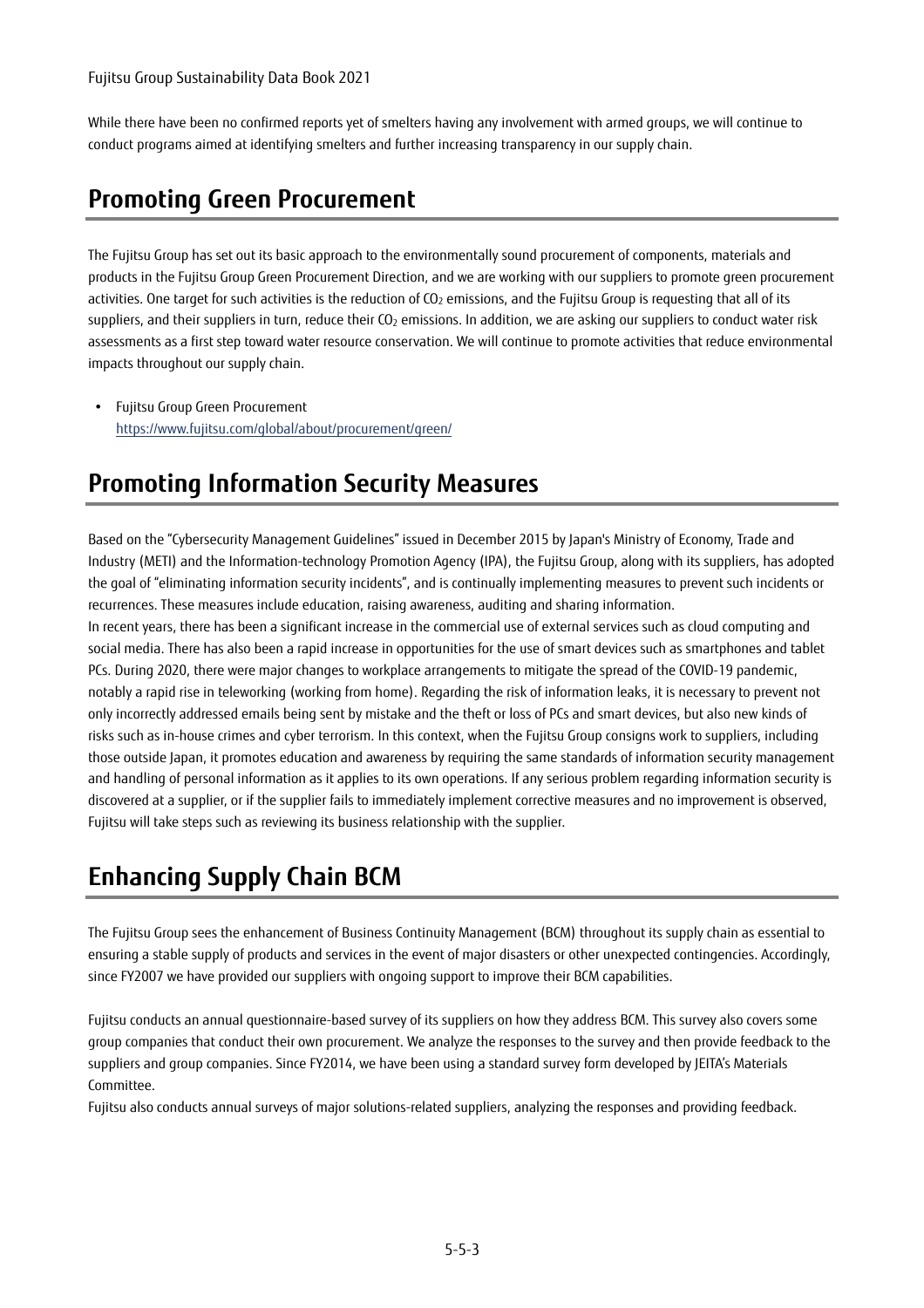# **Communication with Suppliers**

## **Business Meetings**

Under the Suppliers' Performance Review (SPR(\*2)) system, the Fujitsu Group holds management-level business meetings targeting around 42 of its major suppliers. These meetings provide both direct feedback on the assessment results in an interactive format as well as explanations of Fujitsu's business outlook and procurement strategy. The feedback provided at these meetings also addresses CSR topics, and suppliers whose efforts do not meet Fujitsu's standards are asked to make improvements. Fujitsu also carries out assessments of solutions-related suppliers and provides the results of those assessments as feedback to the major suppliers.

\*2 Suppliers' Performance Review: A program developed by Fujitsu that assesses the performance of procured goods and the basic profile of enterprises in terms of quality, technology, price, supply and CSR.

## **Fujitsu ActivateNow Partner Summit**

The Fujitsu Group has held events for its suppliers since 1997. We held our global flagship event, Fujitsu ActivateNow Partner Summit(\*3), in an online format in FY2020. Senior executives and the heads of business groups gave an overview of Fujitsu's business direction, and the Executive Vice President responsible for purchasing explained Fujitsu's procurement strategy. This event was also an opportunity to present certificates of appreciation to partners who had made exceptional contributions to our business and to further strengthen our partnerships with suppliers.

\*3 Fujitsu ActivateNow Partner Summit: A reorganized event that replaced the previous Fujitsu Suppliers' Reception and the Fujitsu Group Core Partner Forum.

# **Strengthening Procurement Compliance**

### **Education by Procurement Divisions**

The procurement divisions of the Fujitsu Group conduct training programs for their suppliers to disseminate awareness of CSR and ensure that procurement is socially responsible. In addition to CSR procurement and green procurement, training aimed at increasing awareness among procurement staff is also offered in the areas of risk management (BCM activities) and compliance with legislation such as the Subcontracting Law and the Worker Dispatching Business Law.

## **Supplier Compliance Line**

The Fujitsu Group uses the Supplier Compliance Line as a channel to receive reports from suppliers regarding any actions that are potential or actual instances of non-compliance in our purchasing activities. Channels have been set up both internally and externally through which we can verify and investigate the facts of each report and respond quickly.

Fujitsu's internal reporting standards prohibit any adverse treatment of its own staff making such reports or of staff from suppliers making the reports.

Our agreements with suppliers also include explicit provisions on the elimination of anti-social forces and other such groups with the aim of preventing harmful actions by such anti-social forces (and avoiding any encouragement of their activities). The Fujitsu Group, including its suppliers, will have no relationship whatsoever with anti-social forces.

 Supplier Compliance Line (Japanese only) https://www.fujitsu.com/jp/about/csr/management/compliance/complianceline/